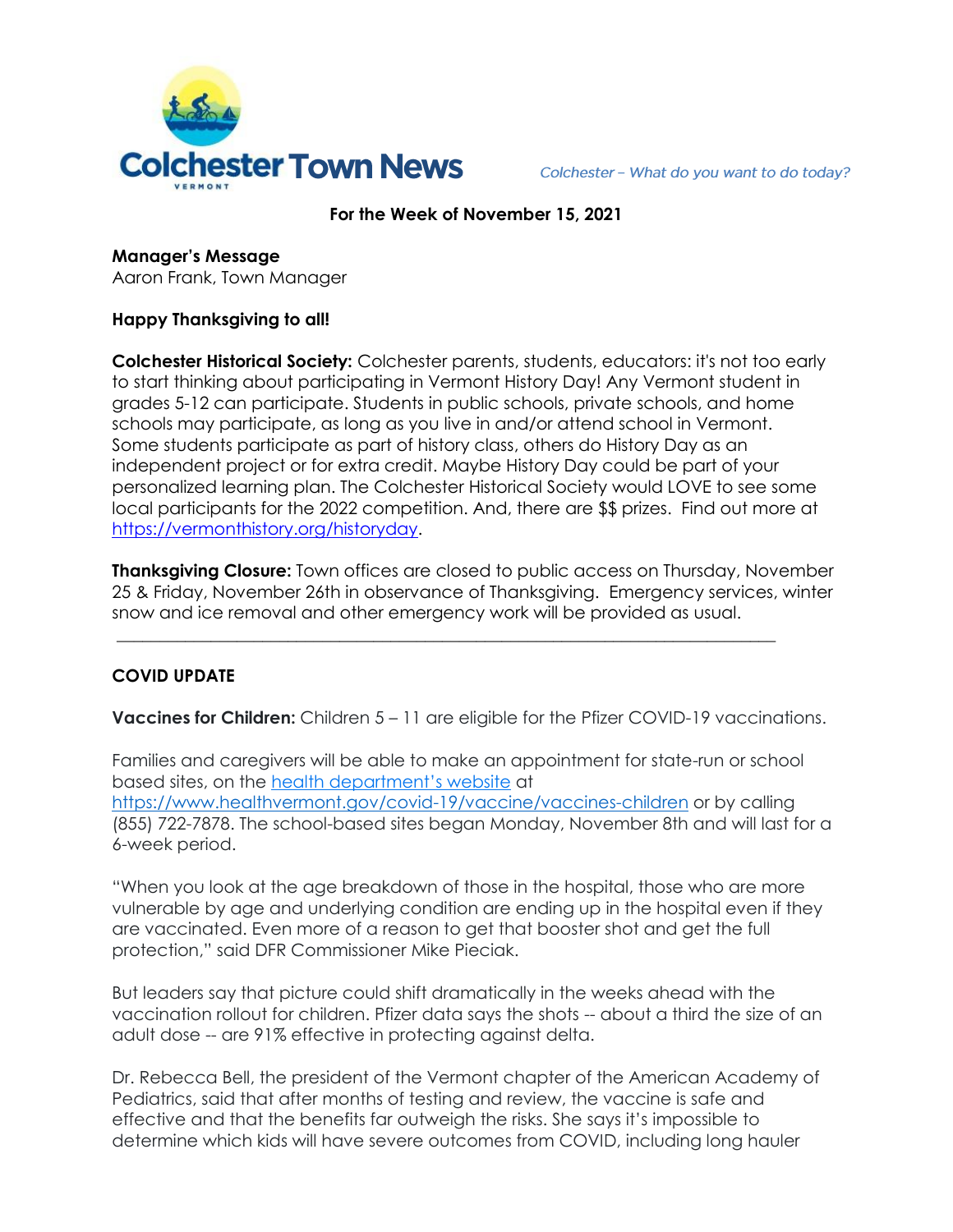

syndrome. "We can't shield our children from being exposed to the SARS COVID virus. They will be exposed, likely many times over their lifetime. Vaccination will prepare them for that eventuality," Bell said.

## **Appointments for Free Vaccine:** <https://vermont.force.com/events/s/selfregistration>

You can also walk in at CVS, Hannaford Food and Drug, Walmart, Price Chopper/Market 32, Rite Aid, Shaw's Supermarket, or Costco or get an appointment with [Kinney Drugs,](https://kinneydrugs.com/pharmacy/covid-19/vaccination-scheduling/) [CVS,](https://www.cvs.com/immunizations/covid-19-vaccine) [Walgreens](https://www.walgreens.com/schedulevaccine)**,** [Northfield Pharmacy](http://www.northfieldpharmacy.com/)**,** or [UVMMC Outpatient](https://www.uvmhealth.org/medcenter/departments-and-programs/pharmacy-services/schedule-your-covid-19-vaccine)  [Pharmacies](https://www.uvmhealth.org/medcenter/departments-and-programs/pharmacy-services/schedule-your-covid-19-vaccine)**.** 

**Booster Shot information:** [https://www.healthvermont.gov/covid-19/vaccine/getting](https://www.healthvermont.gov/covid-19/vaccine/getting-covid-19-vaccine)[covid-19-vaccine](https://www.healthvermont.gov/covid-19/vaccine/getting-covid-19-vaccine) **Booster Shot Answers:** [https://www.healthvermont.gov/covid-](https://www.healthvermont.gov/covid-19/faqs#boostershot)[19/faqs#boostershot.](https://www.healthvermont.gov/covid-19/faqs#boostershot)

### **Booster shots available through**

- your pharmacy
- your doctor
- The State Health Department: 855-722-7878, Mon Fri 8:15 am 4:30 pm, Sat and Sun 10:00 am - 3:00 pm. Or<https://vermont.force.com/events/s/selfregistration>

**Johnson & Johnson:** You can get a booster shot if you received your vaccine at least two months ago.

**Moderna and Pfizer:** You can get a booster shot if you received your second dose of vaccine at least six months ago and are:

65 or older.

18 or older with certain medical conditions.

**\_\_\_\_\_\_\_\_\_\_\_\_\_\_\_\_\_\_\_\_\_\_\_\_\_\_\_\_\_\_\_\_\_\_\_\_\_\_\_\_\_\_\_\_\_\_\_**

- 18 or older who work in a high-risk setting.
- 18 or older and are Black, Indigenous or a person of color (BIPOC)
- 18 or older and live with someone who is BIPOC.

# **Parks and Recreation Department**

Glen Cuttitta, Director

**Village Park Update:** Vermont Electric Power Company (VELCO) owns, operates, and has legal rights to access the electric transmission line that exists within the Colchester Village Park property. VELCO had these rights when the town purchased the land for the park in 2007. They have five sets of wood poles that have seen their useful lifetime and need to be replaced in January 2022.

Starting on November 8, 2021, you'll notice VELCO and their contractors performing work within the Village Park property and along a few of the trails. They will begin preparation work first to ensure that their staff can bring equipment and materials to the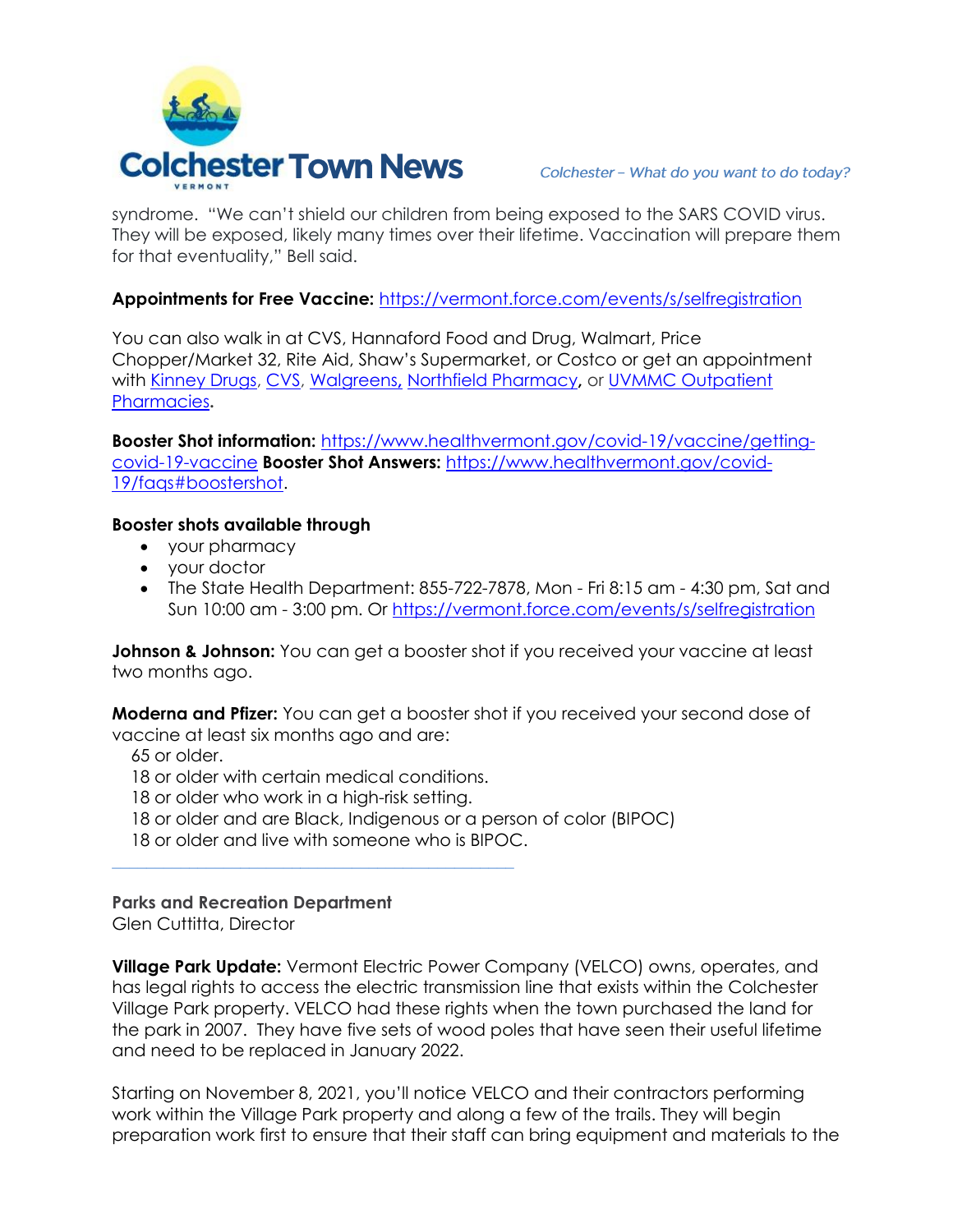

electric poles within the VELCO Right-of-Way. They will be delivering materials, installing temporary construction matting in sensitive areas, digging and drilling new holes for the new poles, and making safe working areas around the poles.

VELCO's pole replacement and related work occur in phases for which we do not have complete information from VELCO and which is not possible to completely define. In general, we hope to keep trails open but appreciate your patience and understanding, and request all trail users to maintain a safe distance from any work areas near the trails. On days that select trails are closed, please read and respect signage placed at trail locations as it is for everyone's safety.

Any vehicle or heavy equipment traffic associated with the maintenance work will enter off Main Street and travel over one of the park trails to traverse to the VELCO Right-of-Way. Upon completion of the pole replacements in January, the restoration process will begin, including removal of the retired poles, matting, and seeding/mulching of affected areas. For more information, please contact Peter W. Lind @ VELCO directly at 802-770-6292 or plind@velco.com.

**Causeway Update:** The Causeway Connector Path, from Airport Park to Mills Point will be closed November 8, 2021 – January 8, 2022, due to path construction. The Colchester Causeway remains open. Any questions can be directed to [recreation@colchestervt.gov](mailto:recreation@colchestervt.gov)

**Fall Activities:** Ongoing program offerings for all ages. Currently, we are accepting Youth Basketball League registrations. [www.colchestervt.gov/DocumentCenter/View/6804/2021FallBrochure](http://www.colchestervt.gov/DocumentCenter/View/6804/2021FallBrochure)

For more about Parks & Rec visit [http://colchestervt.gov/recreation or call 802-264-5640.](http://colchestervt.gov/recreation%20or%20call%20802-264-5640)

**Colchester's Burnham Memorial Library** Kelly McCagg, Director

**\_\_\_\_\_\_\_\_\_\_\_\_\_\_\_\_\_\_\_\_\_\_\_\_\_\_\_\_\_\_\_\_\_\_\_\_\_\_\_\_\_\_\_\_\_\_\_**

#### **November Hours:**

Mondays, 12 – 6 pm Tuesdays,  $10$  am  $-$  4 pm Wednesdays, 10 am – 4 pm Thursday,  $12 - 6$  pm Friday,  $10$  am  $-1$  pm Saturday, 10 am – 3 pm

**Annual Tree Lighting at the Library:** Thursday, December 2 at 5:00 pm. Kick-off the holiday season with a library tree lighting accompanied by carol singing. Take-home craft kits will be available. No sign-ups are required.